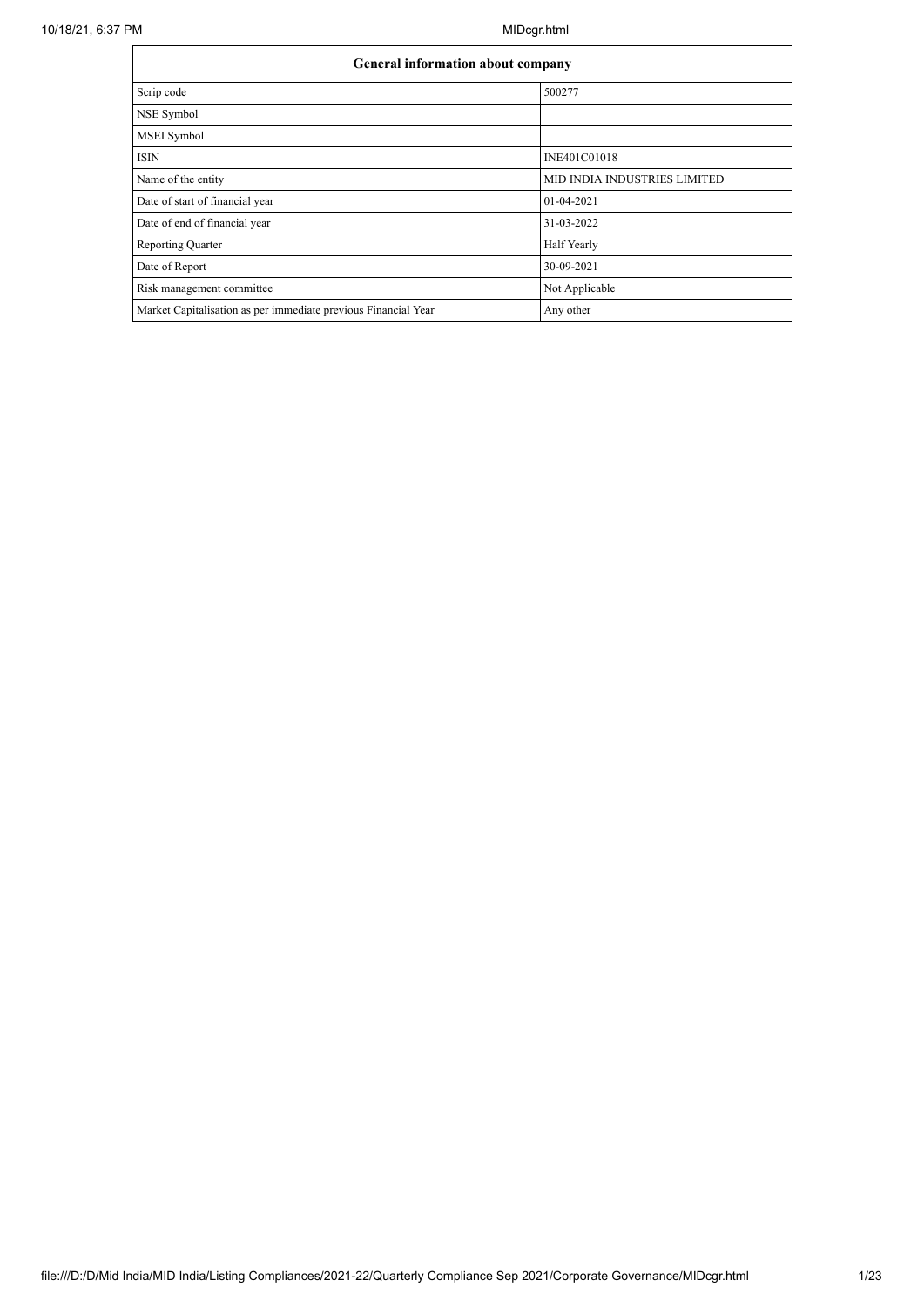## **Annexure I**

## **Annexure I to be submitted by listed entity on quarterly basis**

## **I. Composition of Board of Directors**

|                             |            | Disclosure of notes on composition of board of directors explanatory |                                                |                            |                                     |                          |                                                                                                      |                                             |                                          |                                                     |                      |                                            |                                                                                                                                                |                                                                                                                                                                   |                                                                                                                                                                          |                                                                                                                                                                                                         |
|-----------------------------|------------|----------------------------------------------------------------------|------------------------------------------------|----------------------------|-------------------------------------|--------------------------|------------------------------------------------------------------------------------------------------|---------------------------------------------|------------------------------------------|-----------------------------------------------------|----------------------|--------------------------------------------|------------------------------------------------------------------------------------------------------------------------------------------------|-------------------------------------------------------------------------------------------------------------------------------------------------------------------|--------------------------------------------------------------------------------------------------------------------------------------------------------------------------|---------------------------------------------------------------------------------------------------------------------------------------------------------------------------------------------------------|
|                             |            |                                                                      |                                                |                            |                                     |                          |                                                                                                      |                                             |                                          | Whether the listed entity has a Regular Chairperson |                      | Yes                                        |                                                                                                                                                |                                                                                                                                                                   |                                                                                                                                                                          |                                                                                                                                                                                                         |
|                             |            | Whether Chairperson is related to MD or CEO                          |                                                |                            |                                     |                          |                                                                                                      |                                             | Yes                                      |                                                     |                      |                                            |                                                                                                                                                |                                                                                                                                                                   |                                                                                                                                                                          |                                                                                                                                                                                                         |
| $\epsilon$<br>$\mathcal{F}$ | PAN        | <b>DIN</b>                                                           | Category 1<br>of directors                     | Category 2<br>of directors | Category<br>3 of<br>directors Birth | Date<br>of               | Whether<br>special<br>resolution<br>passed?<br>[Refer Reg.<br>$17(1A)$ of<br>Listing<br>Regulations] | Date of<br>passing<br>special<br>resolution | <b>Initial Date</b><br>of<br>appointment | Date of Re-<br>appointment                          | Date of<br>cessation | Tenure<br>of<br>director<br>(in<br>months) | No of<br>Directorship<br>in listed<br>entities<br>including<br>this listed<br>entity (Refer<br>Regulation<br>17A of<br>Listing<br>Regulations) | No of<br>Independent<br>Directorship<br>in listed<br>entities<br>including<br>this listed<br>entity (Refer<br>Regulation<br>$17A(1)$ of<br>Listing<br>Regulations | Number of<br>memberships<br>in Audit/<br>Stakeholder<br>Committee(s)<br>including this<br>listed entity<br>(Refer<br>Regulation<br>$26(1)$ of<br>Listing<br>Regulations) | No of post of<br>Chairperson<br>in Audit/<br>Stakeholder<br>Committee<br>held in listed<br>entities<br>including this<br>listed entity<br>(Refer<br>Regulation<br>$26(1)$ of<br>Listing<br>Regulations) |
|                             | AEAPS5762D | 01548011                                                             | Executive<br>Director                          | Chairperson MD             |                                     | $13 -$<br>$10-$<br>1969  | NA                                                                                                   |                                             | 14-11-2014                               | 01-10-2019                                          |                      |                                            |                                                                                                                                                | $\theta$                                                                                                                                                          | $\Omega$                                                                                                                                                                 | 0                                                                                                                                                                                                       |
| T<br>$\overline{R}$         | ADKPS7362N | 01591062                                                             | Executive<br>Director                          | Not<br>Applicable          |                                     | $14-$<br>$01 -$<br>1960  | NA                                                                                                   |                                             | 24-05-2019                               |                                                     |                      |                                            |                                                                                                                                                | $\mathbf{0}$                                                                                                                                                      | $\mathbf{0}$                                                                                                                                                             | $\mathbf{0}$                                                                                                                                                                                            |
|                             | ADIPJ7421K | 01548417                                                             | Non-<br>Executive -<br>Independent<br>Director | Not<br>Applicable          |                                     | $27 -$<br>$10-$<br>1967  | NA                                                                                                   |                                             | 01-06-2011                               | 01-04-2019                                          |                      | 90                                         |                                                                                                                                                |                                                                                                                                                                   | $\overline{2}$                                                                                                                                                           | $\overline{2}$                                                                                                                                                                                          |
|                             | ACQPJ6448K | 00380080                                                             | Non-<br>Executive -<br>Independent<br>Director | Not<br>Applicable          |                                     | $22 -$<br>$07 -$<br>1973 | NA                                                                                                   |                                             | 30-04-2002                               | 01-04-2019                                          |                      | 90                                         |                                                                                                                                                |                                                                                                                                                                   | $\overline{2}$                                                                                                                                                           | $\mathbf{0}$                                                                                                                                                                                            |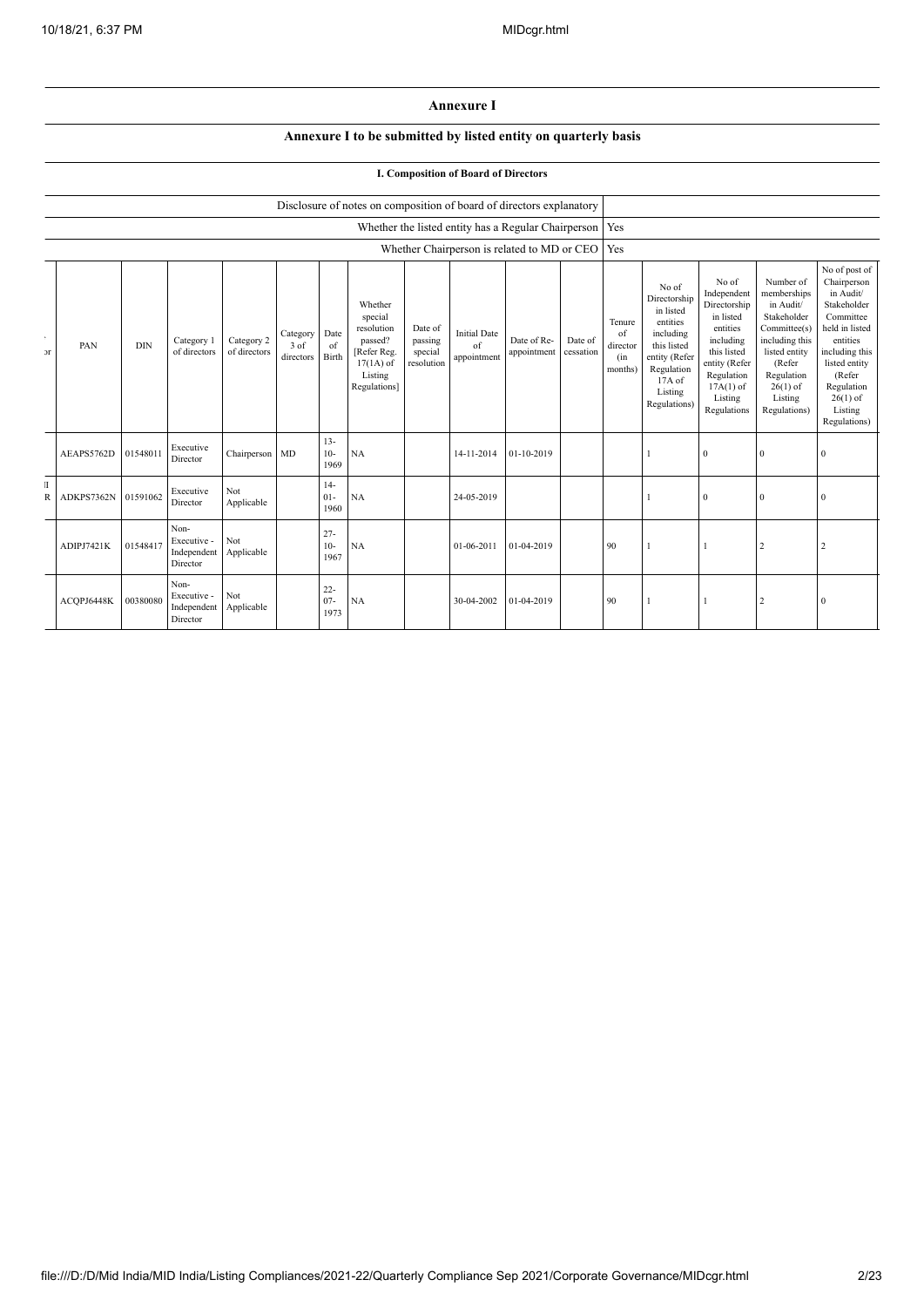|             |                      |                                 |                     |            |                                                |                               |                               |                       |                                                                                                      |                                             | <b>I. Composition of Board of Directors</b> |                            |                      |                                            |                                                                                                                                                |                                                                                                                                                                      |                                                                                         |
|-------------|----------------------|---------------------------------|---------------------|------------|------------------------------------------------|-------------------------------|-------------------------------|-----------------------|------------------------------------------------------------------------------------------------------|---------------------------------------------|---------------------------------------------|----------------------------|----------------------|--------------------------------------------|------------------------------------------------------------------------------------------------------------------------------------------------|----------------------------------------------------------------------------------------------------------------------------------------------------------------------|-----------------------------------------------------------------------------------------|
|             |                      |                                 |                     |            |                                                |                               |                               |                       | Disclosure of notes on composition of board of directors explanatory                                 |                                             |                                             |                            |                      |                                            |                                                                                                                                                |                                                                                                                                                                      |                                                                                         |
|             |                      |                                 |                     |            |                                                |                               |                               |                       | Whether the listed entity has a Regular Chairperson                                                  |                                             |                                             |                            |                      |                                            |                                                                                                                                                |                                                                                                                                                                      |                                                                                         |
| $S_{\rm r}$ | Title<br>(Mr)<br>Ms) | Name of<br>the<br>Director      | PAN                 | <b>DIN</b> | Category 1<br>of directors                     | Category 2<br>of<br>directors | Category<br>3 of<br>directors | Date<br>of<br>Birth   | Whether<br>special<br>resolution<br>passed?<br>[Refer Reg.<br>$17(1A)$ of<br>Listing<br>Regulations] | Date of<br>passing<br>special<br>resolution | <b>Initial Date</b><br>of<br>appointment    | Date of Re-<br>appointment | Date of<br>cessation | Tenure<br>of<br>director<br>(in<br>months) | No of<br>Directorship<br>in listed<br>entities<br>including<br>this listed<br>entity (Refer<br>Regulation<br>17A of<br>Listing<br>Regulations) | No of<br>Independent<br>Directorship<br>in listed<br>entities<br>including<br>this listed<br>entity<br>(Refer<br>Regulation<br>$17A(1)$ of<br>Listing<br>Regulations | Nui<br>mem<br>in<br>Stak<br>Com<br>inclu<br>liste<br><sup>(1</sup><br>Reg<br>26<br>Regu |
|             | 5 Mrs                | <b>DEEPIKA</b><br><b>GANDHI</b> | ATXPP4314L 07017162 |            | Non-<br>Executive -<br>Independent<br>Director | Not<br>Applicable             |                               | $02 -$<br>08-<br>1988 | NA                                                                                                   |                                             | 14-11-2014                                  | 14-11-2019                 |                      | 83                                         |                                                                                                                                                |                                                                                                                                                                      |                                                                                         |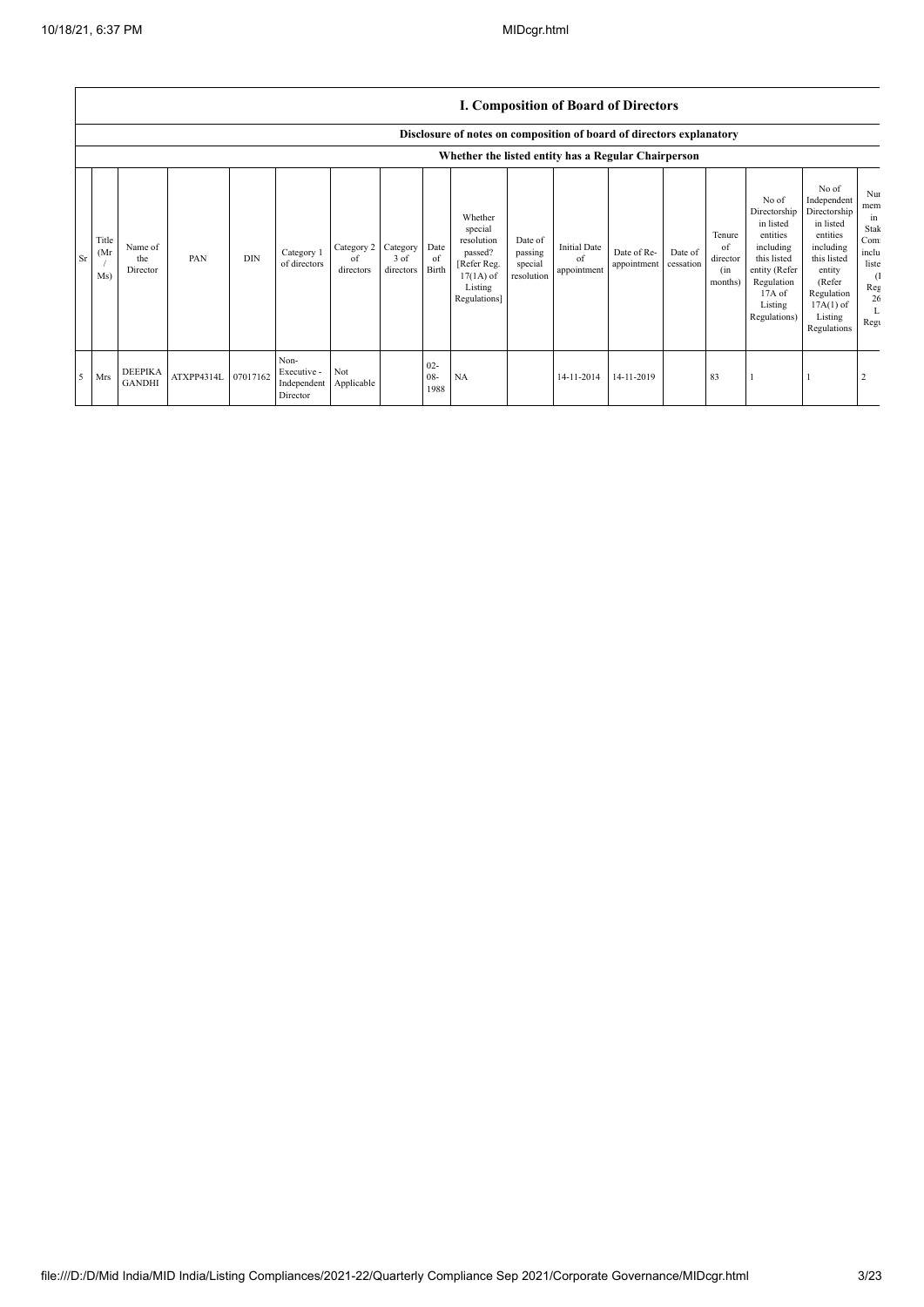| Annexure 1                                                                            |  |
|---------------------------------------------------------------------------------------|--|
| <b>II. Composition of Committees</b>                                                  |  |
| Disclosure of notes on composition of committees explanatory   Textual Information(1) |  |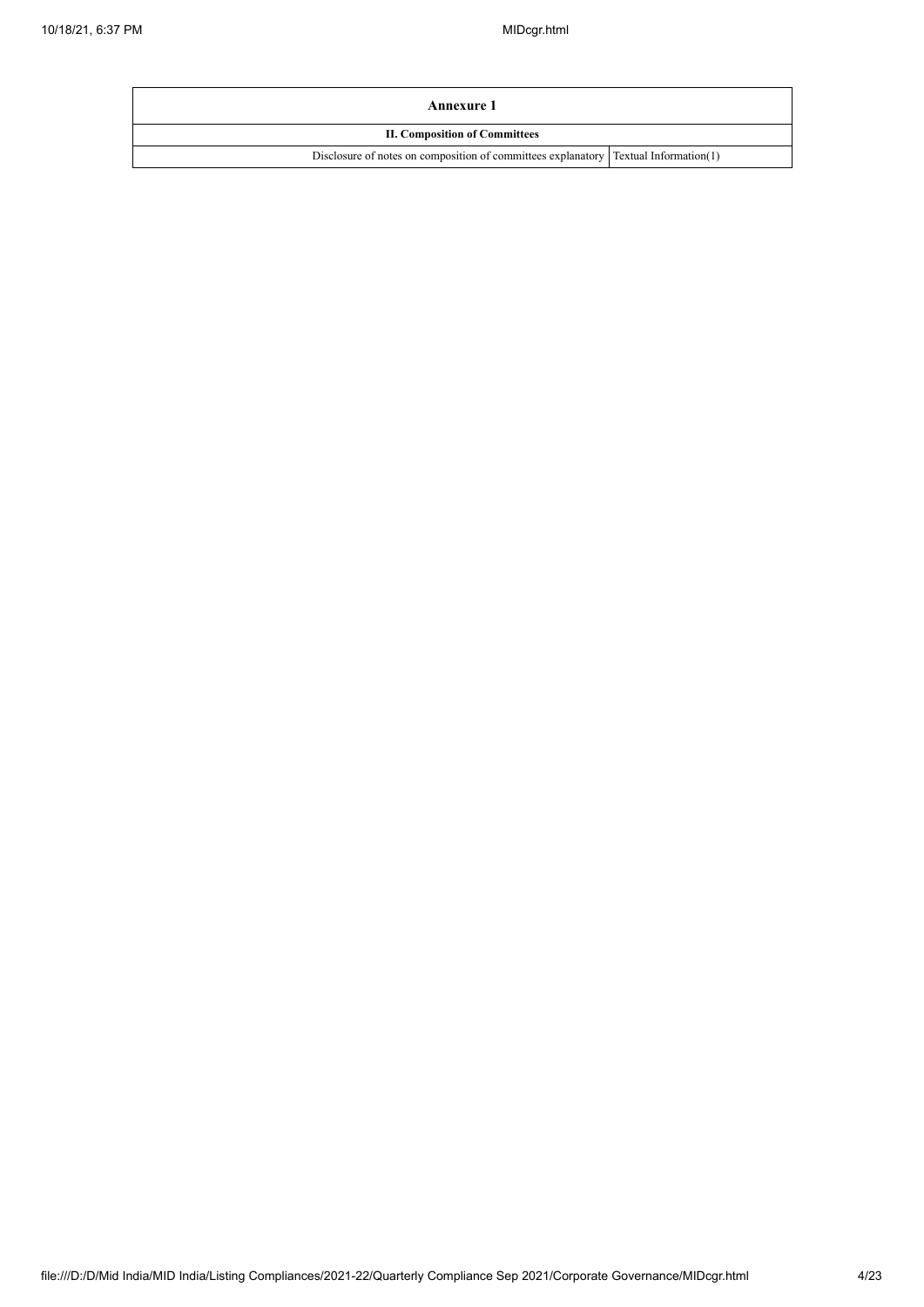| <b>Annexure 1 Text Block</b> |                                                                                                                                                                                                                                 |  |  |  |  |  |  |  |
|------------------------------|---------------------------------------------------------------------------------------------------------------------------------------------------------------------------------------------------------------------------------|--|--|--|--|--|--|--|
| Textual Information(1)       | Date of Appointment of Mr. Rakesh Kumar Jain, Mr. Aneet Jain and Mrs. Deepika Gandhi as Mentioned<br>in Composition of Committees is the date of their re-appointment as Independent Director for second<br>term of five years. |  |  |  |  |  |  |  |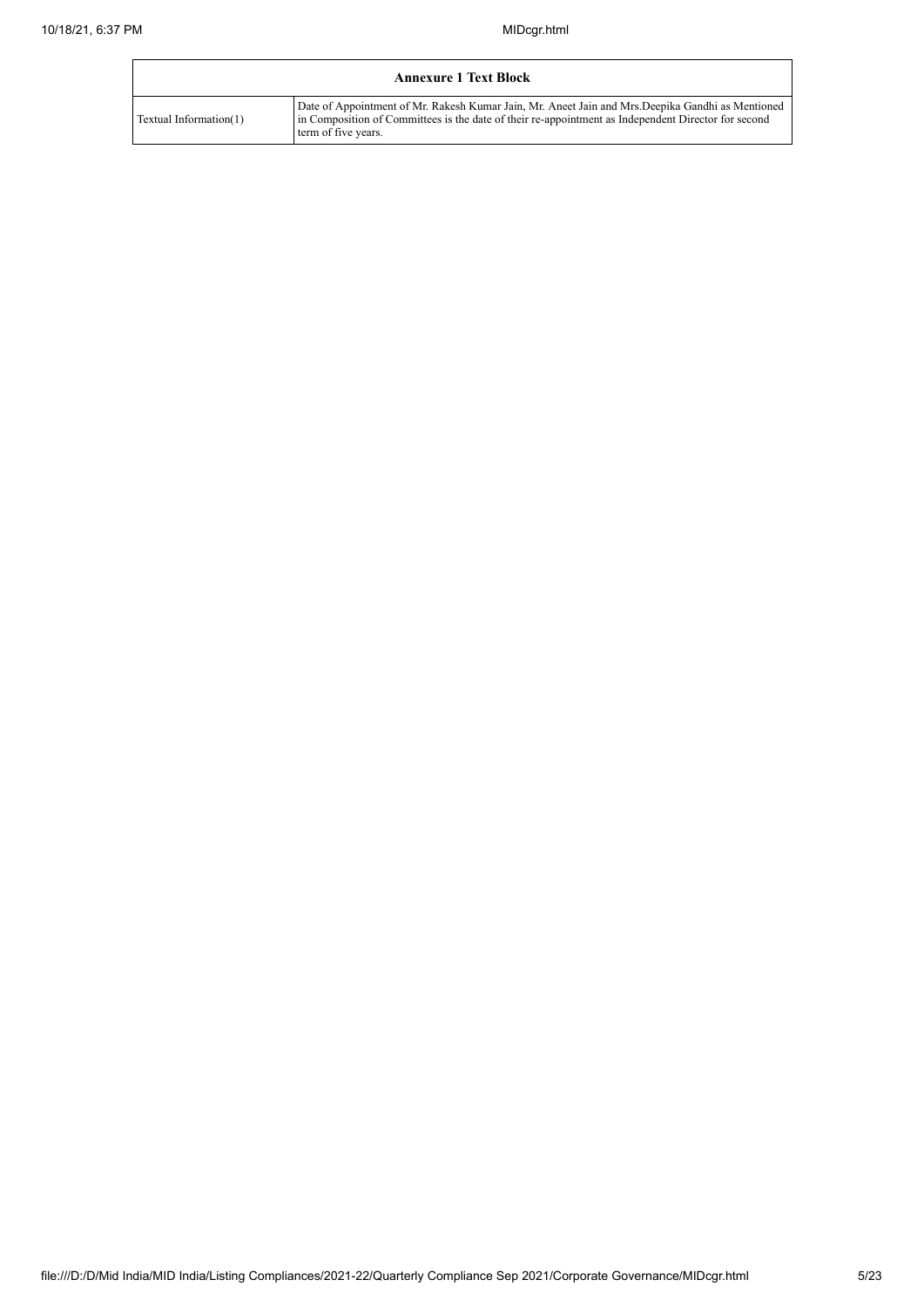|                | <b>Audit Committee Details</b> |                             |                                                       |             |            |  |  |  |  |  |
|----------------|--------------------------------|-----------------------------|-------------------------------------------------------|-------------|------------|--|--|--|--|--|
|                |                                |                             | Whether the Audit Committee has a Regular Chairperson |             | Yes        |  |  |  |  |  |
| <b>Sr</b>      | <b>DIN</b><br>Number           | Date of<br>Appointment      | Date of<br>Cessation                                  | Remarks     |            |  |  |  |  |  |
|                | 01548417                       | <b>RAKESH KUMAR</b><br>JAIN | Non-Executive - Independent<br>Director               | Chairperson | 01-04-2019 |  |  |  |  |  |
| $\overline{2}$ | 00380080                       | <b>ANEET JAIN</b>           | Non-Executive - Independent<br>Director               | Member      | 01-04-2019 |  |  |  |  |  |
| 3              | 07017162                       | DEEPIKA GANDHI              | Non-Executive - Independent<br>Director               | Member      | 14-11-2019 |  |  |  |  |  |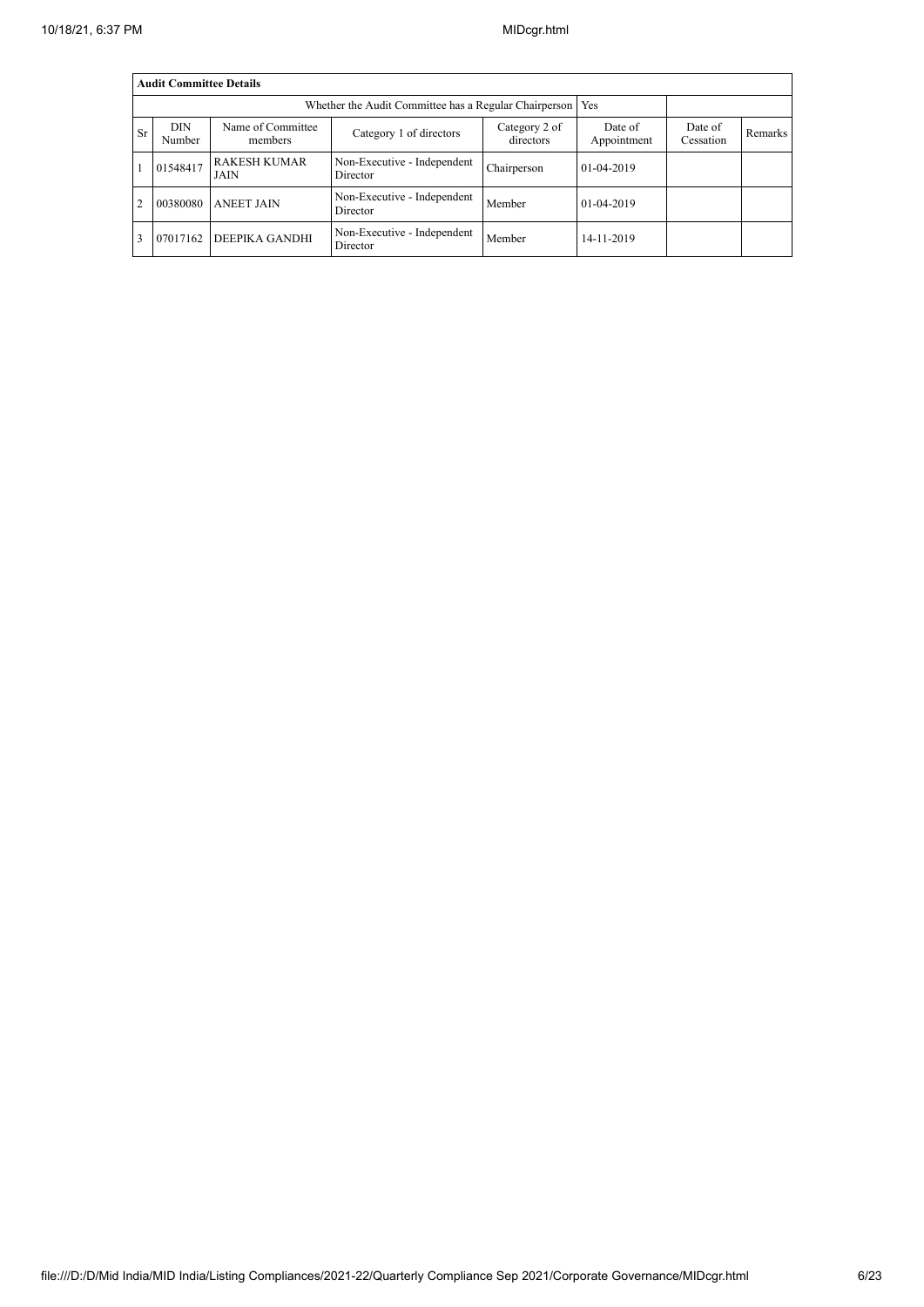|                | Nomination and remuneration committee                                             |                             |                                         |             |            |  |  |  |  |  |  |
|----------------|-----------------------------------------------------------------------------------|-----------------------------|-----------------------------------------|-------------|------------|--|--|--|--|--|--|
|                | Whether the Nomination and remuneration committee has a Regular Chairperson   Yes |                             |                                         |             |            |  |  |  |  |  |  |
| <b>Sr</b>      | <b>DIN</b><br>Number                                                              | Date of<br>Cessation        | <b>Remarks</b>                          |             |            |  |  |  |  |  |  |
|                | 01548417                                                                          | <b>RAKESH KUMAR</b><br>JAIN | Non-Executive - Independent<br>Director | Chairperson | 01-04-2019 |  |  |  |  |  |  |
| $\overline{2}$ | 00380080                                                                          | <b>ANEET JAIN</b>           | Non-Executive - Independent<br>Director | Member      | 01-04-2019 |  |  |  |  |  |  |
|                | 07017162                                                                          | DEEPIKA GANDHI              | 14-11-2019                              |             |            |  |  |  |  |  |  |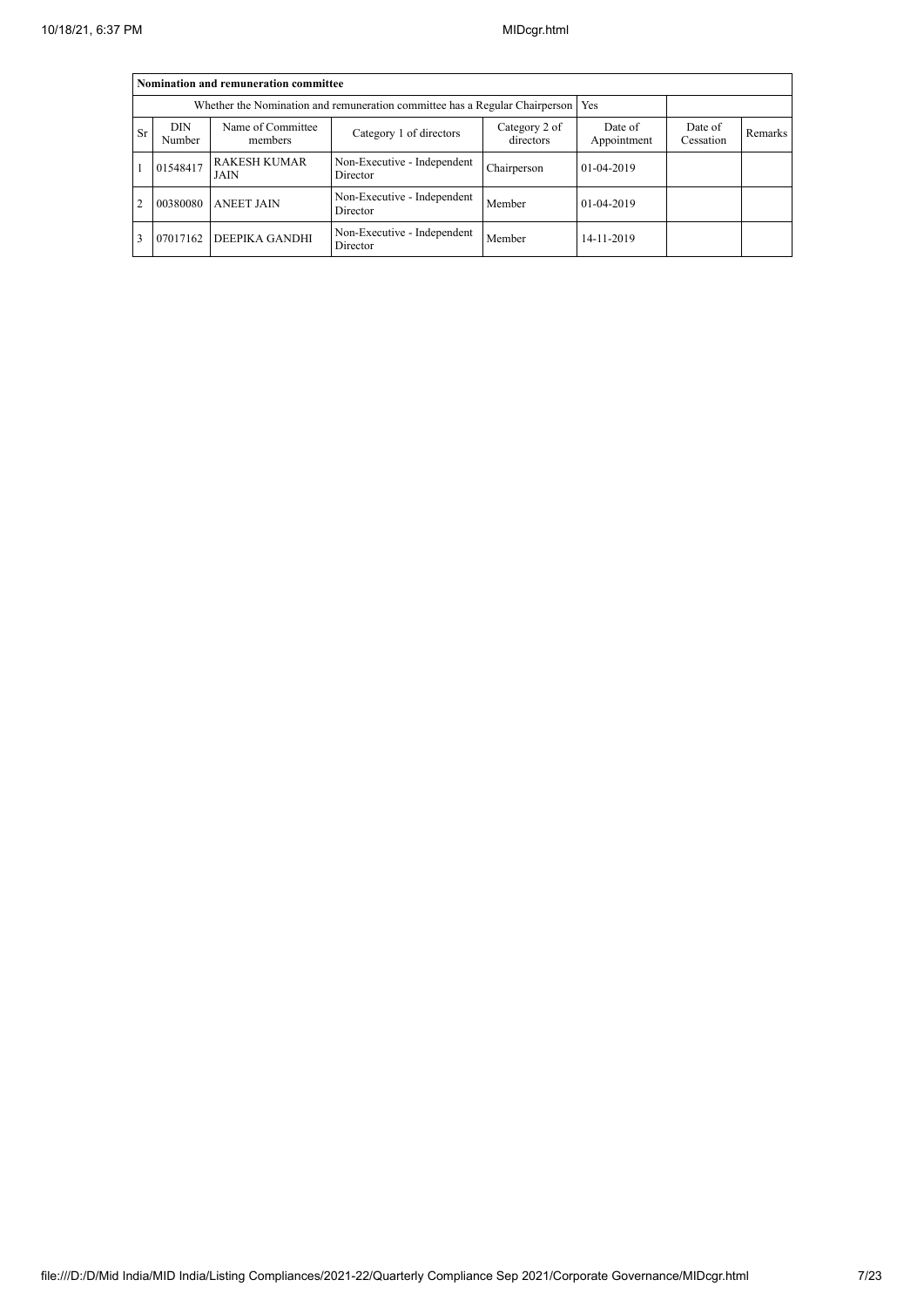|                | <b>Stakeholders Relationship Committee</b>                                      |                             |                                         |             |            |  |  |  |  |  |
|----------------|---------------------------------------------------------------------------------|-----------------------------|-----------------------------------------|-------------|------------|--|--|--|--|--|
|                | Whether the Stakeholders Relationship Committee has a Regular Chairperson   Yes |                             |                                         |             |            |  |  |  |  |  |
| <b>Sr</b>      | <b>DIN</b><br>Number                                                            | Date of<br>Cessation        | <b>Remarks</b>                          |             |            |  |  |  |  |  |
|                | 01548417                                                                        | <b>RAKESH KUMAR</b><br>JAIN | Non-Executive - Independent<br>Director | Chairperson | 01-04-2019 |  |  |  |  |  |
| $\overline{2}$ | 00380080                                                                        | <b>ANEET JAIN</b>           | Non-Executive - Independent<br>Director | Member      | 01-04-2019 |  |  |  |  |  |
|                | 07017162                                                                        | DEEPIKA GANDHI              | Non-Executive - Independent<br>Director | Member      | 14-11-2019 |  |  |  |  |  |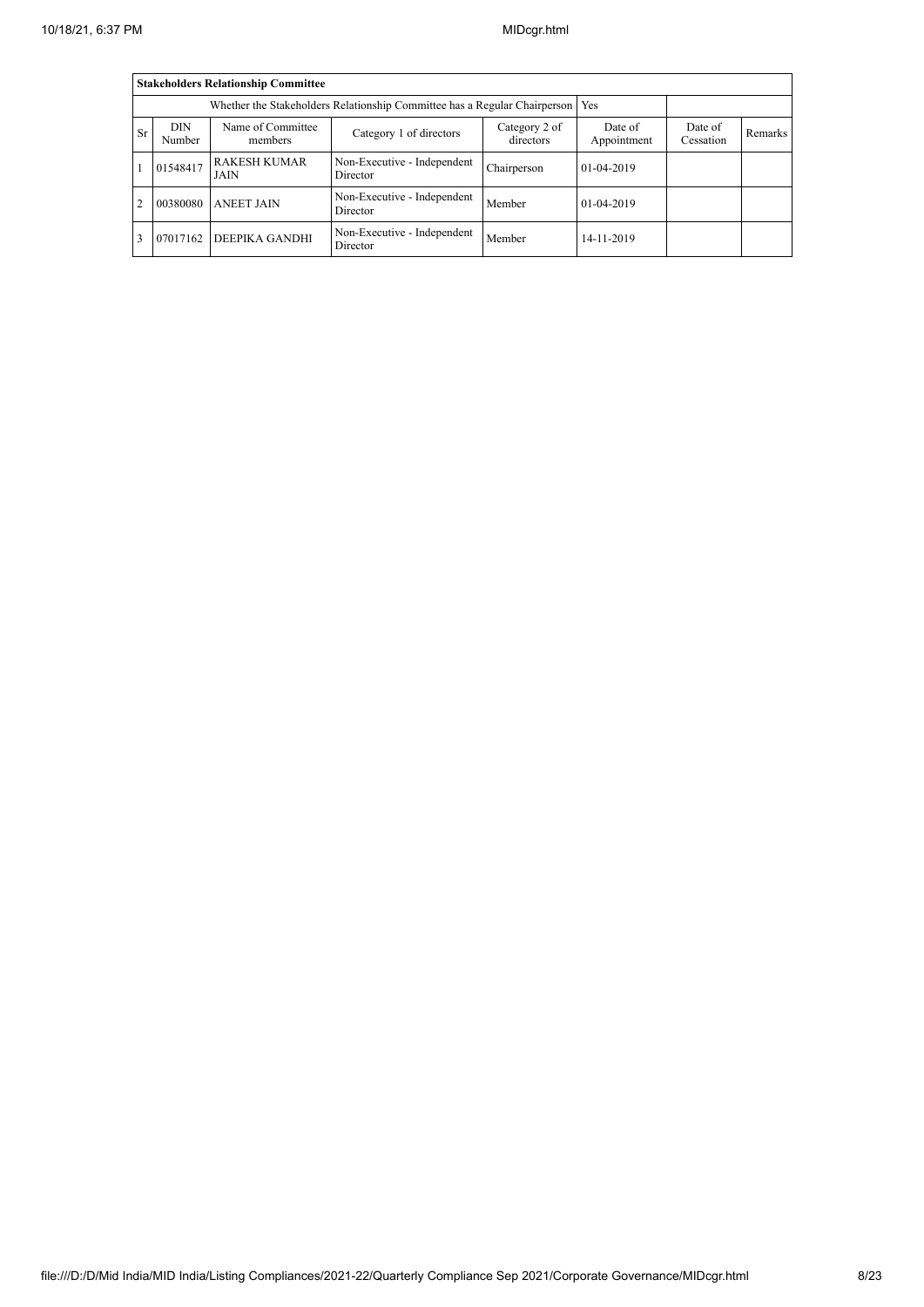|           | <b>Risk Management Committee</b> |                                                                 |                            |                            |                        |                      |         |  |  |  |
|-----------|----------------------------------|-----------------------------------------------------------------|----------------------------|----------------------------|------------------------|----------------------|---------|--|--|--|
|           |                                  | Whether the Risk Management Committee has a Regular Chairperson |                            |                            |                        |                      |         |  |  |  |
| <b>Sr</b> | DIN<br>Number                    | Name of Committee<br>members                                    | Category 1 of<br>directors | Category 2 of<br>directors | Date of<br>Appointment | Date of<br>Cessation | Remarks |  |  |  |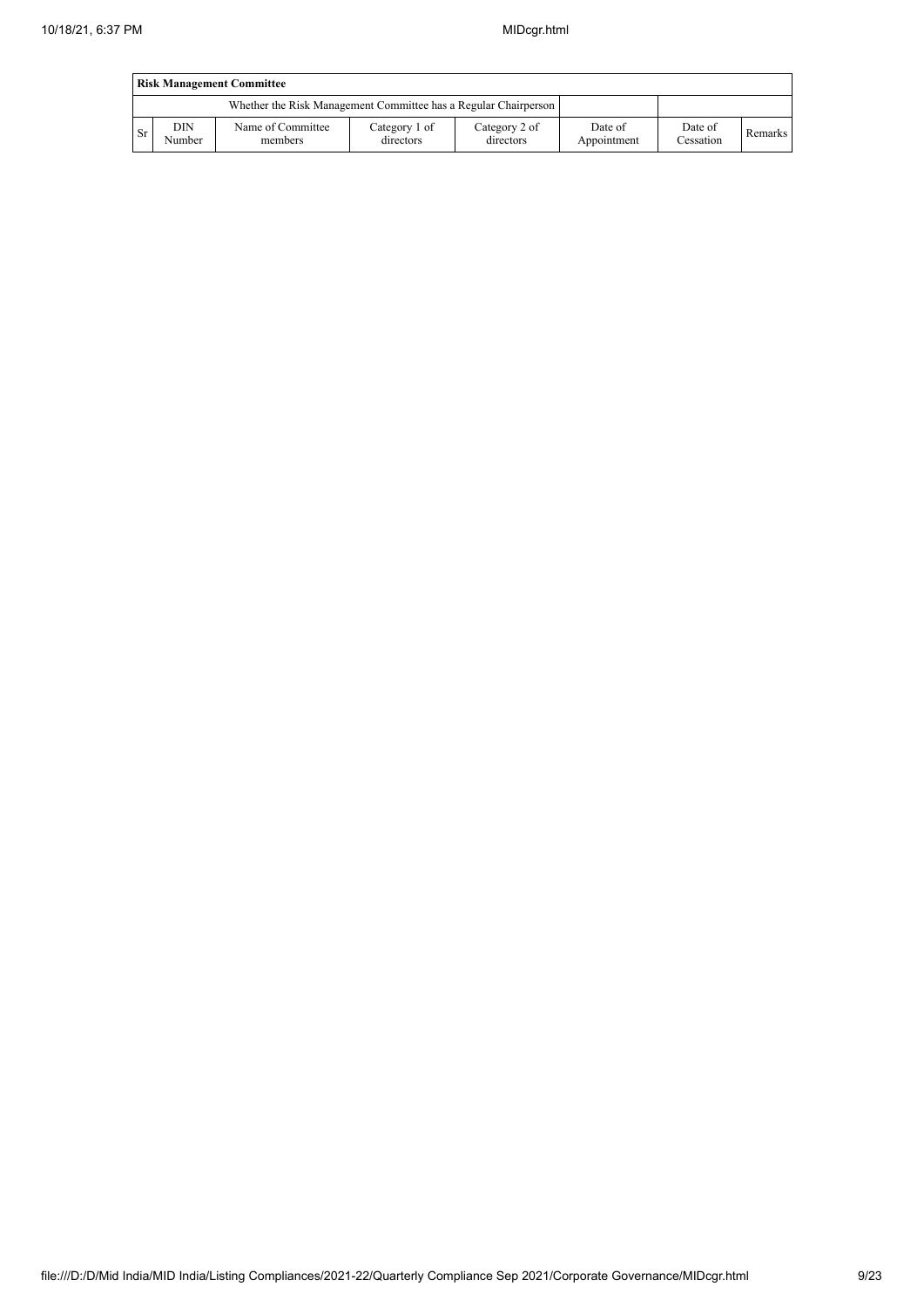|           | <b>Corporate Social Responsibility Committee</b>                                                                                                                              |                                                                                 |  |  |  |  |  |  |  |  |
|-----------|-------------------------------------------------------------------------------------------------------------------------------------------------------------------------------|---------------------------------------------------------------------------------|--|--|--|--|--|--|--|--|
|           |                                                                                                                                                                               | Whether the Corporate Social Responsibility Committee has a Regular Chairperson |  |  |  |  |  |  |  |  |
| <b>Sr</b> | <b>DIN</b><br>Name of Committee<br>Category 1 of<br>Category 2 of<br>Date of<br>Date of<br>Remarks<br>Cessation<br>directors<br>directors<br>Number<br>members<br>Appointment |                                                                                 |  |  |  |  |  |  |  |  |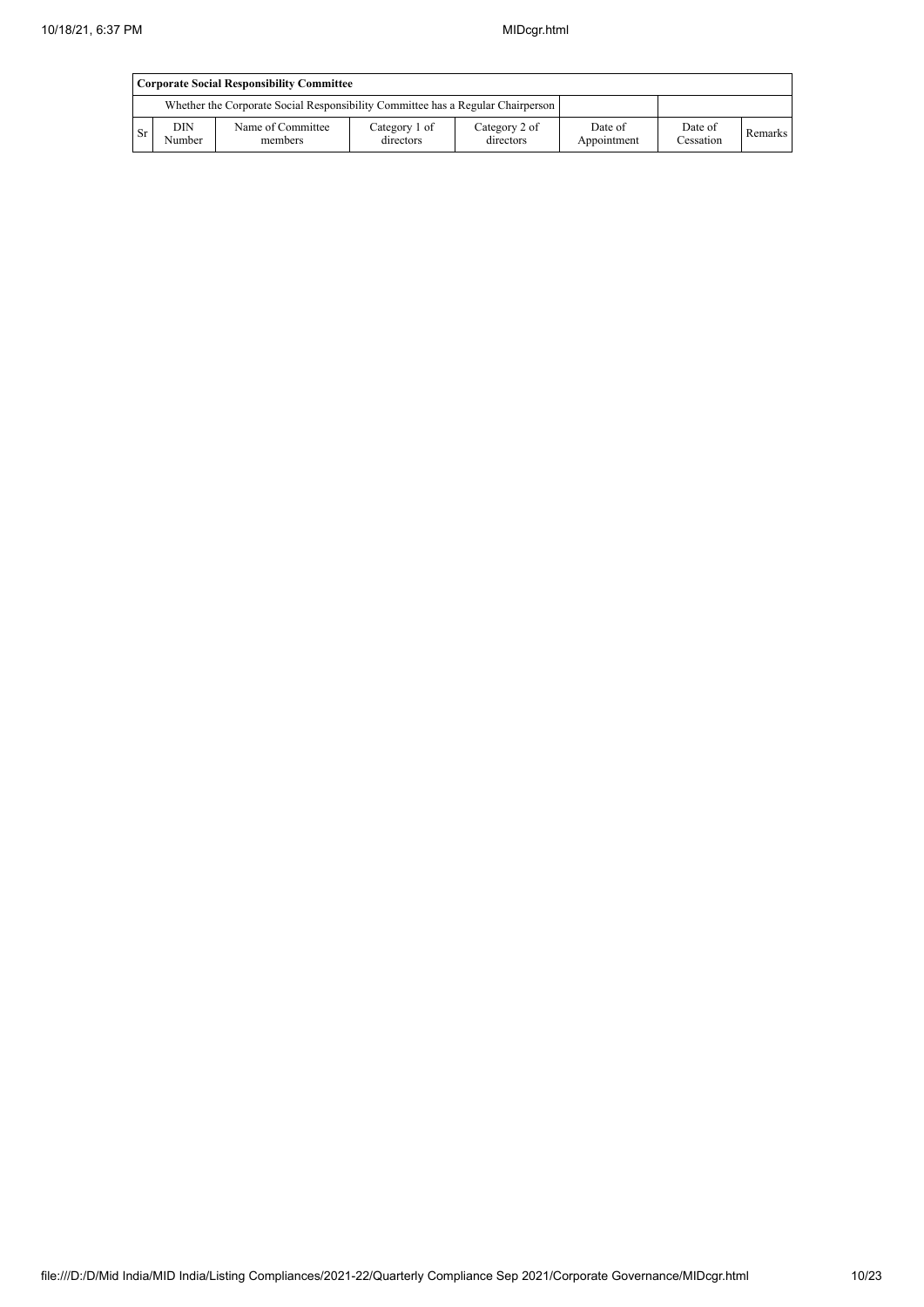| <b>Other Committee</b> |                                                                                                                                     |  |  |  |  |  |  |  |  |
|------------------------|-------------------------------------------------------------------------------------------------------------------------------------|--|--|--|--|--|--|--|--|
|                        | Sr   DIN Number   Name of Committee members   Name of other committee   Category 1 of directors   Category 2 of directors   Remarks |  |  |  |  |  |  |  |  |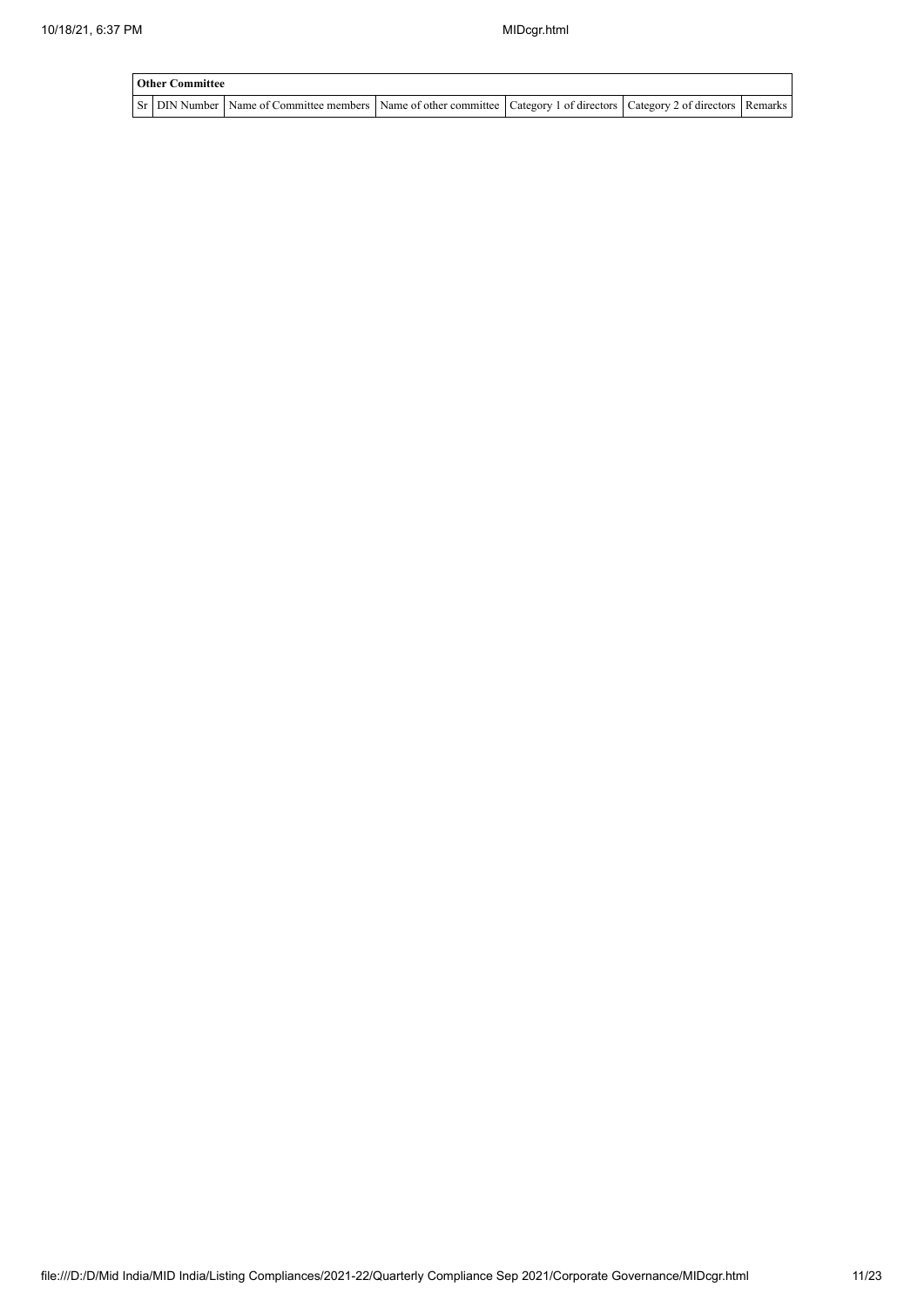|                | Annexure 1                                                     |                                                               |                                                                      |                                       |                                                     |                                                                      |                                                                        |  |  |  |  |
|----------------|----------------------------------------------------------------|---------------------------------------------------------------|----------------------------------------------------------------------|---------------------------------------|-----------------------------------------------------|----------------------------------------------------------------------|------------------------------------------------------------------------|--|--|--|--|
|                | <b>Annexure 1</b>                                              |                                                               |                                                                      |                                       |                                                     |                                                                      |                                                                        |  |  |  |  |
|                | III. Meeting of Board of Directors                             |                                                               |                                                                      |                                       |                                                     |                                                                      |                                                                        |  |  |  |  |
|                | Disclosure of notes on meeting of board                        | of directors explanatory                                      |                                                                      |                                       |                                                     |                                                                      |                                                                        |  |  |  |  |
| <b>Sr</b>      | $Date(s)$ of<br>meeting (if any)<br>in the previous<br>quarter | $Date(s)$ of<br>meeting (if any)<br>in the current<br>quarter | Maximum gap<br>between any two<br>consecutive (in<br>number of days) | Notes for<br>not<br>providing<br>Date | Whether<br>requirement of<br>Quorum met<br>(Yes/No) | Number of Directors<br>present* (other than<br>Independent Director) | No. of<br>Independent<br><b>Directors</b><br>attending the<br>meeting* |  |  |  |  |
|                | $09-04-2021$                                                   |                                                               |                                                                      |                                       | Yes                                                 | $\overline{c}$                                                       | 3                                                                      |  |  |  |  |
| $\overline{2}$ | 29-06-2021                                                     |                                                               | 80                                                                   |                                       | Yes                                                 | $\overline{2}$                                                       | 3                                                                      |  |  |  |  |
| 3              |                                                                | 12-08-2021                                                    | 43                                                                   |                                       | Yes                                                 | 2                                                                    | 3                                                                      |  |  |  |  |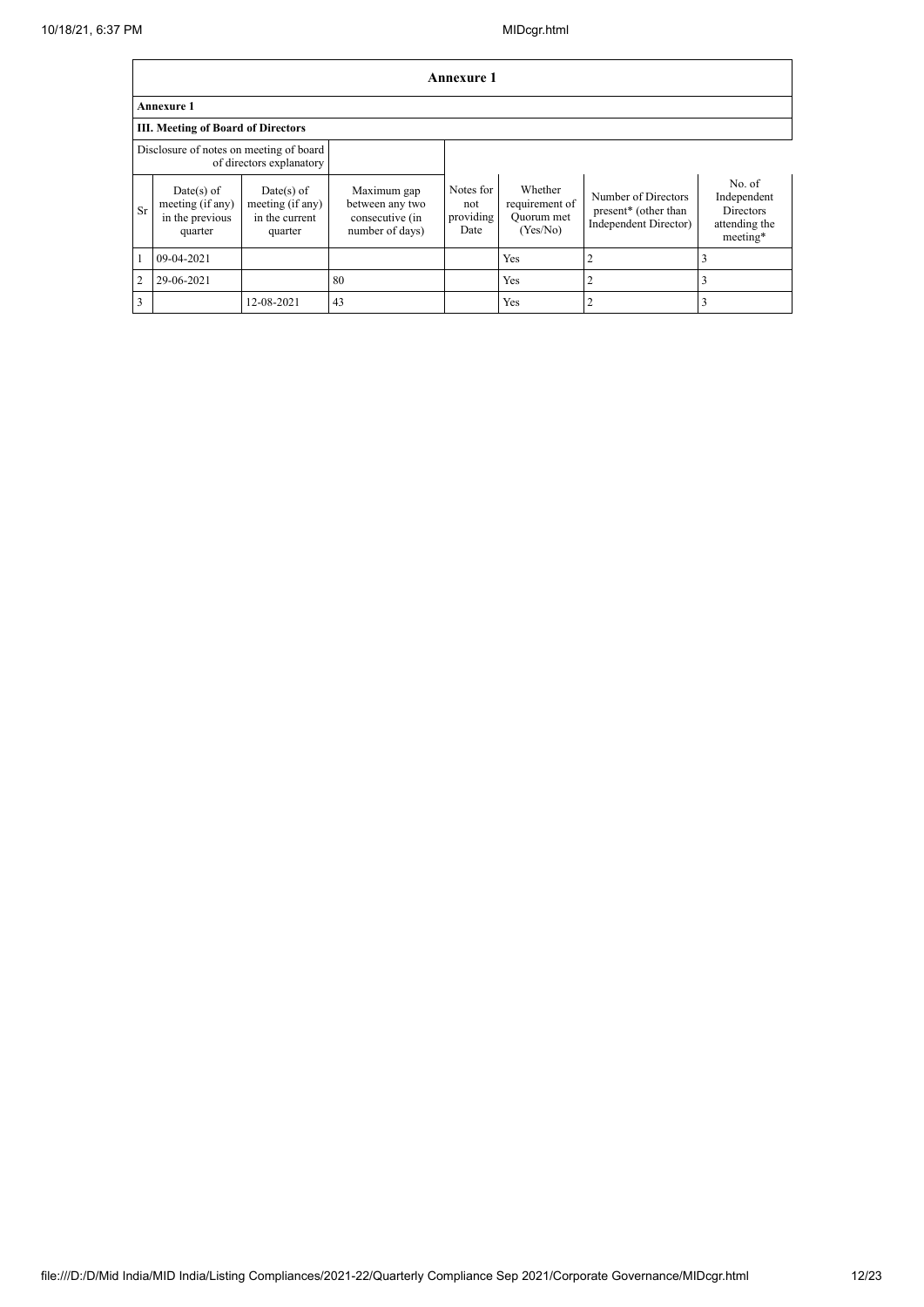$\mathbf{r}$ 

|                         | Annexure 1                       |                                                                                                          |                                                                      |                               |                                       |                                                        |                                                                                                  |                                                                        |
|-------------------------|----------------------------------|----------------------------------------------------------------------------------------------------------|----------------------------------------------------------------------|-------------------------------|---------------------------------------|--------------------------------------------------------|--------------------------------------------------------------------------------------------------|------------------------------------------------------------------------|
|                         | <b>IV. Meeting of Committees</b> |                                                                                                          |                                                                      |                               |                                       |                                                        |                                                                                                  |                                                                        |
|                         |                                  |                                                                                                          | Disclosure of notes on meeting of committees explanatory             |                               |                                       |                                                        |                                                                                                  |                                                                        |
| Sr                      | Name of<br>Committee             | Date(s) of meeting (Enter<br>dates of Previous quarter<br>and Current quarter in<br>chronological order) | Maximum gap<br>between any two<br>consecutive (in<br>number of days) | Name of<br>other<br>committee | Reson for<br>not<br>providing<br>date | Whether<br>requirement<br>of Quorum<br>met<br>(Yes/No) | Number of<br><b>Directors</b><br>present <sup>*</sup> (other<br>than<br>Independent<br>Director) | No. of<br>Independent<br><b>Directors</b><br>attending the<br>meeting* |
|                         | Audit<br>Committee               | 09-04-2021                                                                                               |                                                                      |                               |                                       | Yes                                                    | $\theta$                                                                                         | J.                                                                     |
| $\overline{2}$          | Audit<br>Committee               | 29-06-2021                                                                                               | -80                                                                  |                               |                                       | Yes                                                    | $\bf{0}$                                                                                         | 3                                                                      |
| $\overline{\mathbf{3}}$ | Audit<br>Committee               | 12-08-2021                                                                                               | 43                                                                   |                               |                                       | Yes                                                    | $\Omega$                                                                                         | 3                                                                      |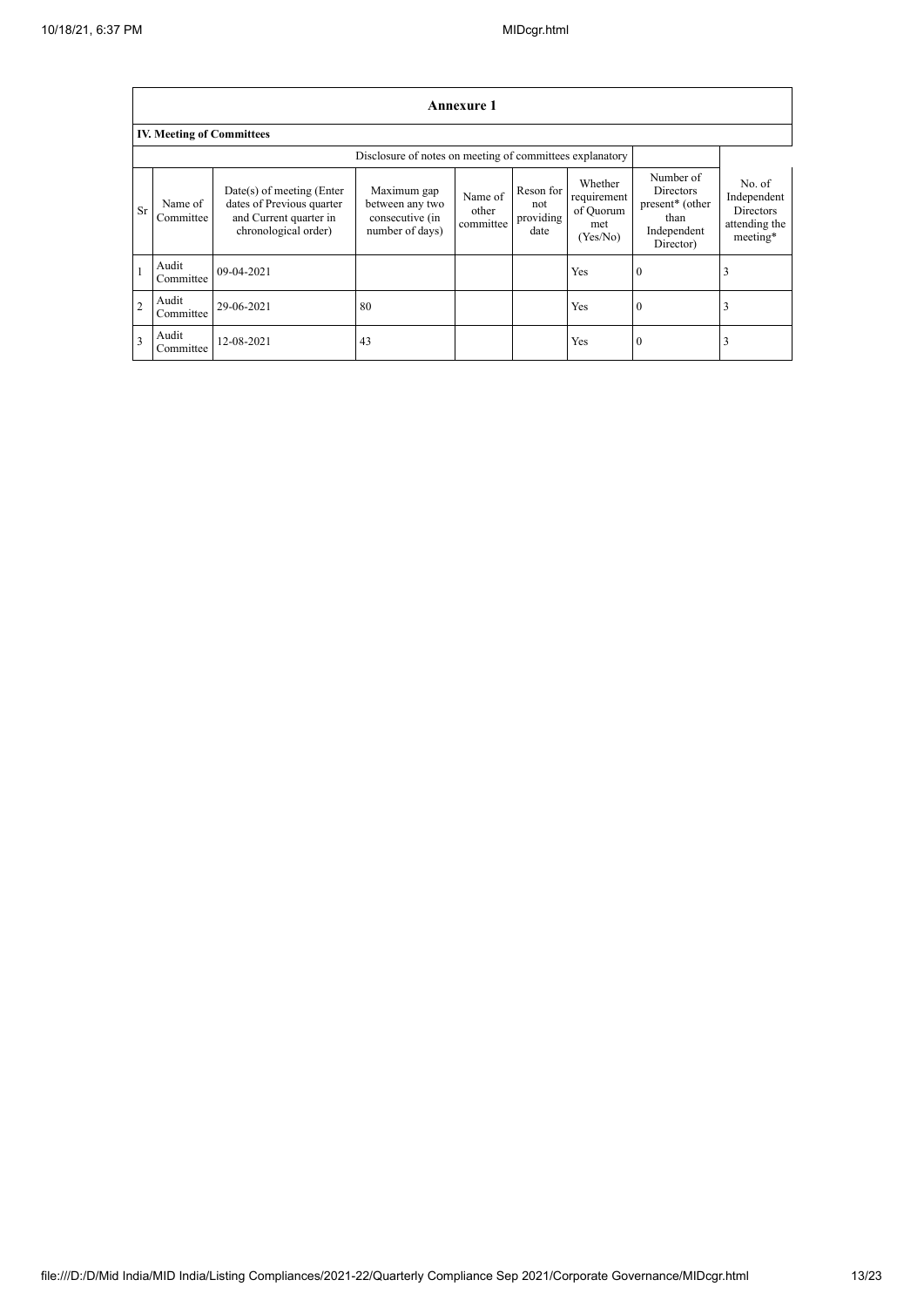|                         | <b>Annexure 1</b>                                                                                         |                                  |                                                                    |  |  |
|-------------------------|-----------------------------------------------------------------------------------------------------------|----------------------------------|--------------------------------------------------------------------|--|--|
|                         | <b>V. Related Party Transactions</b>                                                                      |                                  |                                                                    |  |  |
| Sr                      | Subject                                                                                                   | Compliance status<br>(Yes/No/NA) | If status is "No" details of non-<br>compliance may be given here. |  |  |
|                         | Whether prior approval of audit committee obtained                                                        | Yes                              |                                                                    |  |  |
| $\overline{c}$          | Whether shareholder approval obtained for material RPT                                                    | <b>NA</b>                        |                                                                    |  |  |
| $\overline{\mathbf{3}}$ | Whether details of RPT entered into pursuant to omnibus approval<br>have been reviewed by Audit Committee | Yes                              |                                                                    |  |  |
|                         | Disclosure of notes on related party transactions<br>Textual Information(1)                               |                                  |                                                                    |  |  |
|                         | Textual Information(2)<br>Disclosure of notes of material transaction with related party                  |                                  |                                                                    |  |  |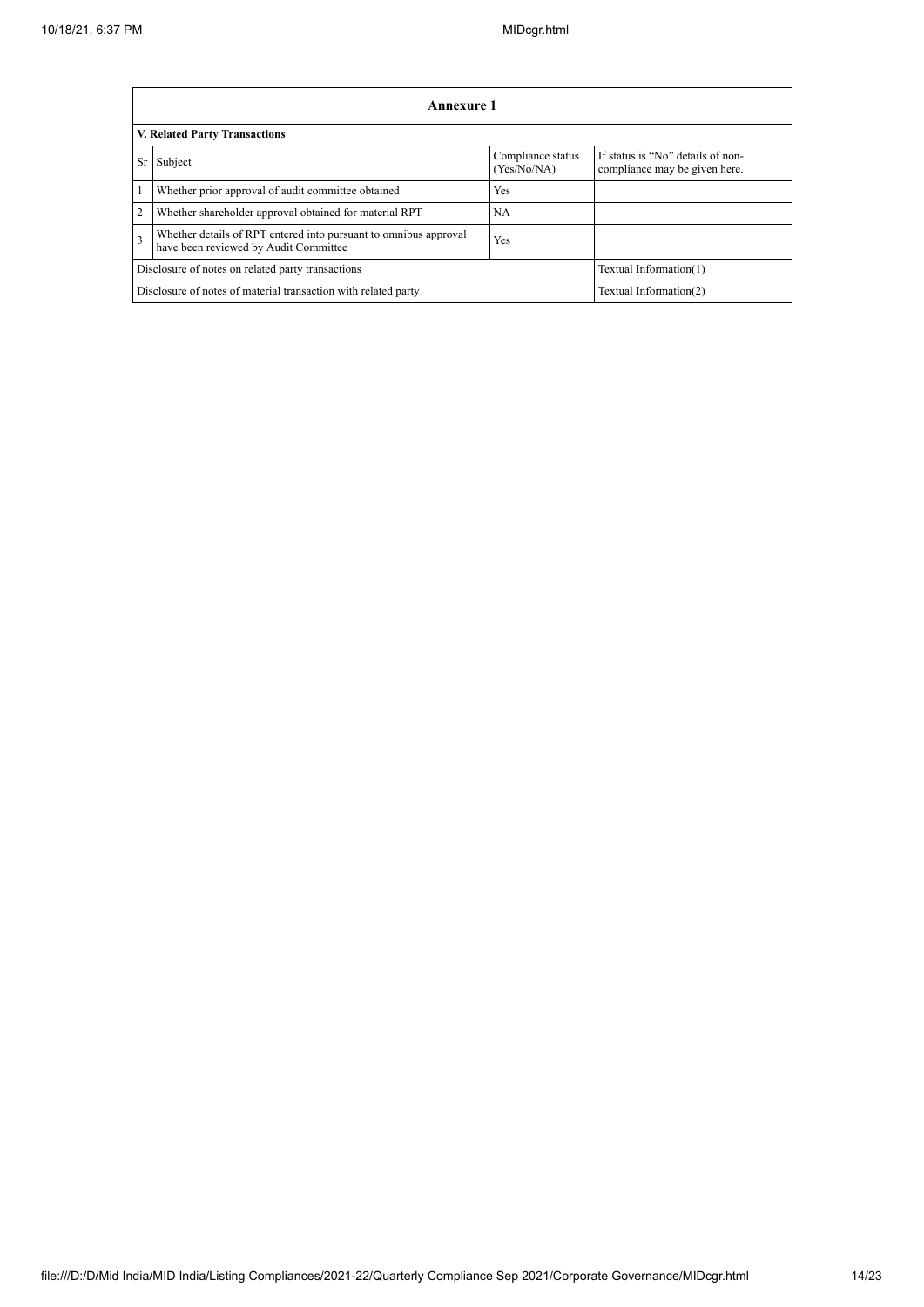| <b>Text Block</b>      |                                                                                                 |  |
|------------------------|-------------------------------------------------------------------------------------------------|--|
| Textual Information(1) | All related party transactions entered in ordinary course of business and on arms length basis. |  |
| Textual Information(2) | During the quarter the Company has not entered into any material related party transaction.     |  |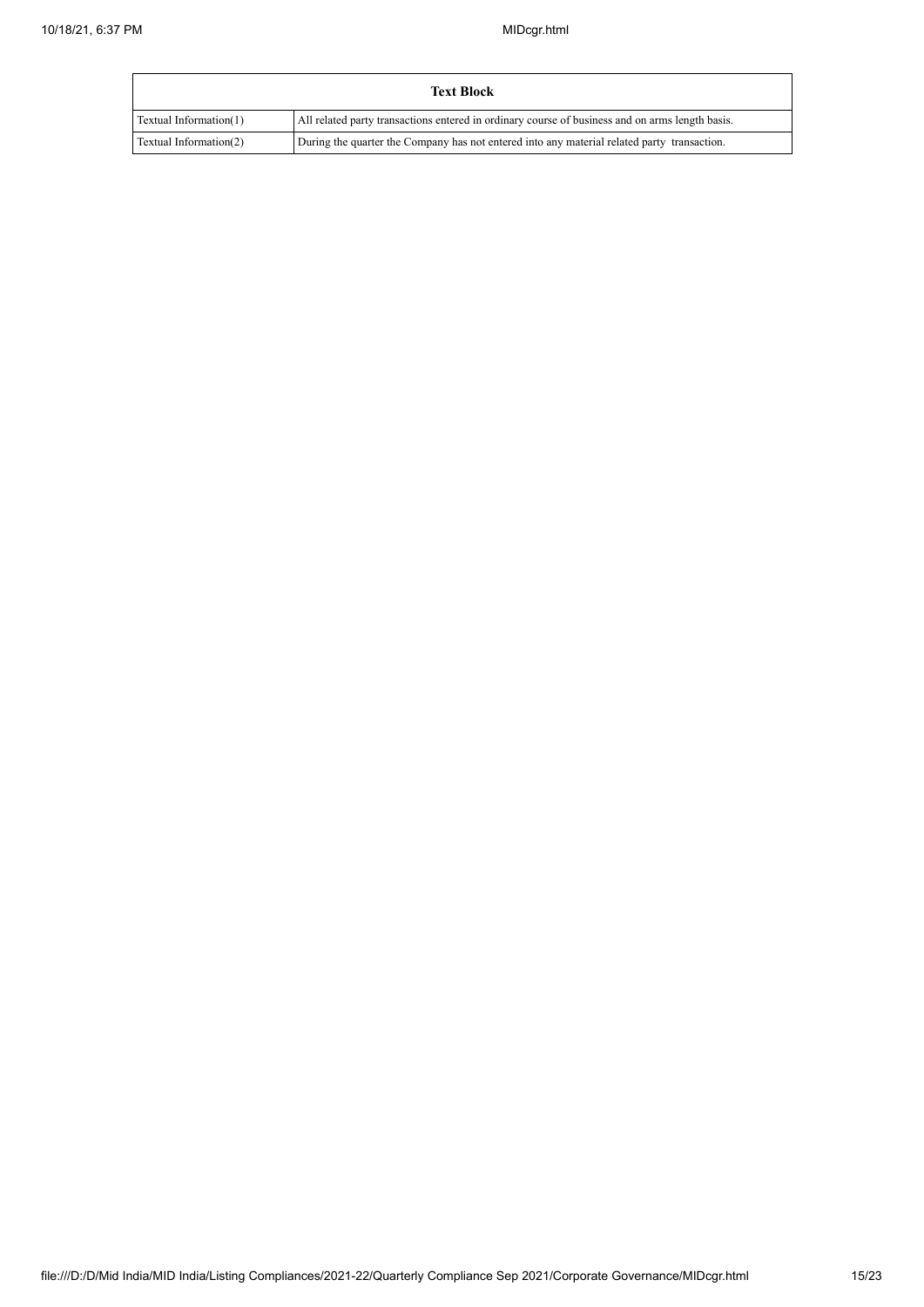|                         | <b>Annexure 1</b>                                                                                                                                                                                               |                               |  |  |  |
|-------------------------|-----------------------------------------------------------------------------------------------------------------------------------------------------------------------------------------------------------------|-------------------------------|--|--|--|
|                         | <b>VI. Affirmations</b>                                                                                                                                                                                         |                               |  |  |  |
|                         | Sr Subject                                                                                                                                                                                                      | Compliance<br>status (Yes/No) |  |  |  |
|                         | The composition of Board of Directors is in terms of SEBI (Listing obligations and disclosure requirements)<br>Regulations, 2015                                                                                | Yes                           |  |  |  |
| $\overline{2}$          | The composition of the following committees is in terms of SEBI(Listing obligations and disclosure requirements)<br>Regulations, 2015 a. Audit Committee                                                        | <b>Yes</b>                    |  |  |  |
| $\overline{\mathbf{3}}$ | The composition of the following committees is in terms of SEBI(Listing obligations and disclosure requirements)<br>Regulations, 2015. b. Nomination & remuneration committee                                   | Yes                           |  |  |  |
| $\overline{4}$          | The composition of the following committees is in terms of SEBI(Listing obligations and disclosure requirements)<br>Regulations, 2015. c. Stakeholders relationship committee                                   | Yes                           |  |  |  |
| 5                       | The composition of the following committees is in terms of SEBI(Listing obligations and disclosure requirements)<br>Regulations, 2015. d. Risk management committee (applicable to the top 500 listed entities) | <b>NA</b>                     |  |  |  |
| 6                       | The committee members have been made aware of their powers, role and responsibilities as specified in SEBI<br>(Listing obligations and disclosure requirements) Regulations, 2015.                              | Yes                           |  |  |  |
| $\overline{7}$          | The meetings of the board of directors and the above committees have been conducted in the manner as specified in<br>SEBI (Listing obligations and disclosure requirements) Regulations, 2015.                  | Yes                           |  |  |  |
| 8                       | This report and/or the report submitted in the previous quarter has been placed before Board of Directors.                                                                                                      | <b>Yes</b>                    |  |  |  |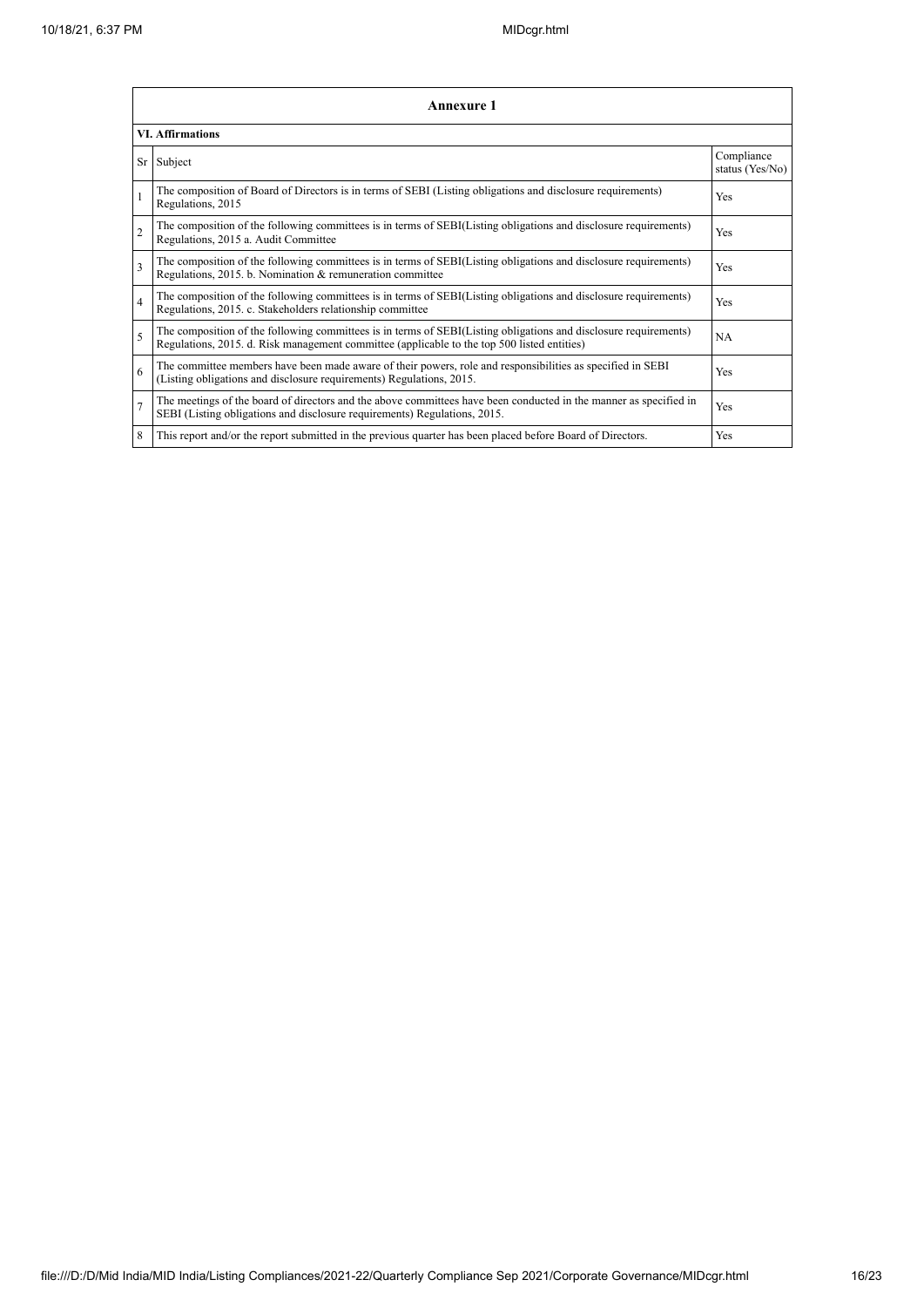|                                           | Annexure 1                   |                                          |  |  |
|-------------------------------------------|------------------------------|------------------------------------------|--|--|
| l Sr                                      | Subject<br>Compliance status |                                          |  |  |
| Name of signatory<br>l SHAILENDRA AGRAWAL |                              |                                          |  |  |
|                                           | Designation                  | Company Secretary and Compliance Officer |  |  |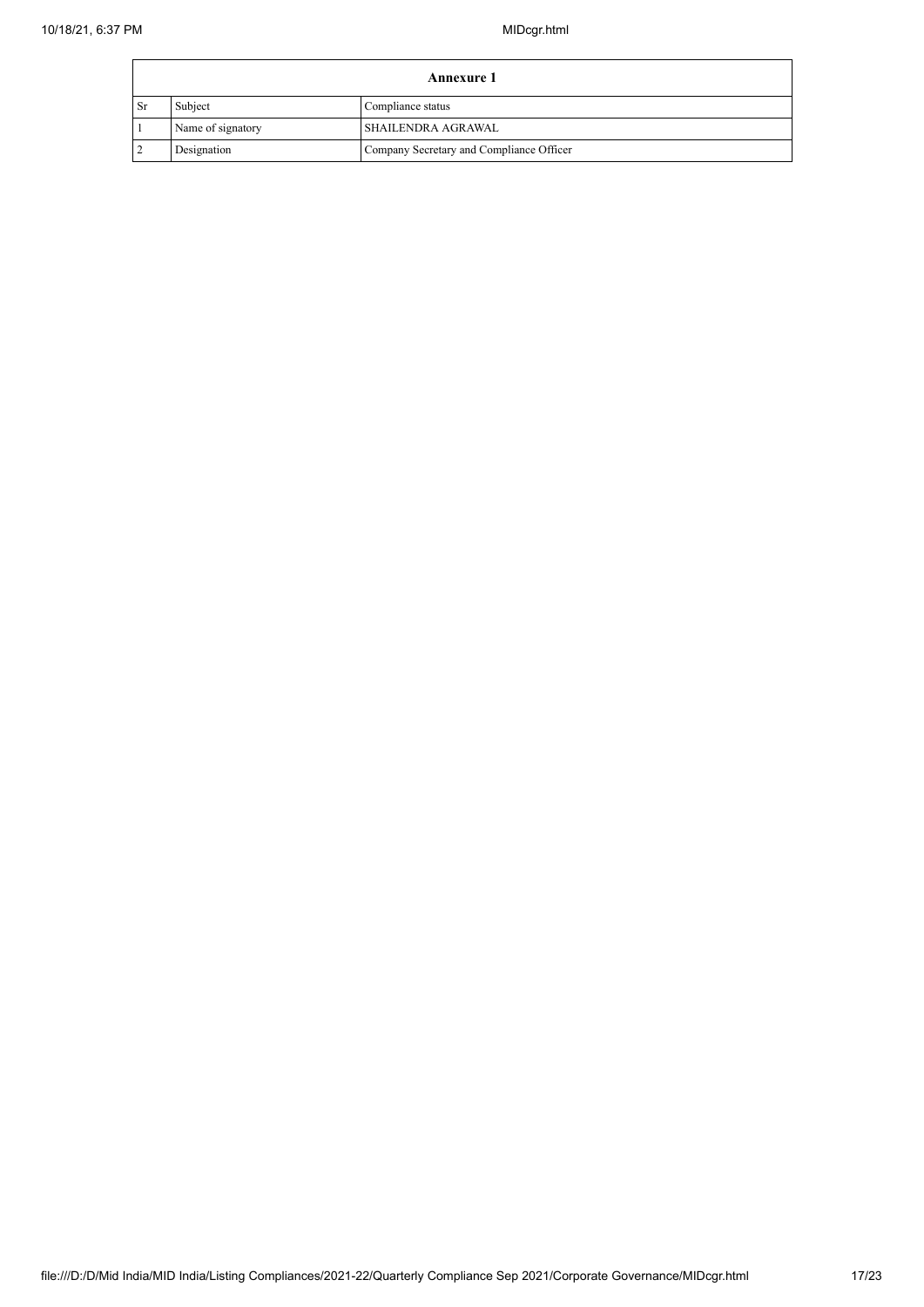**Text Block**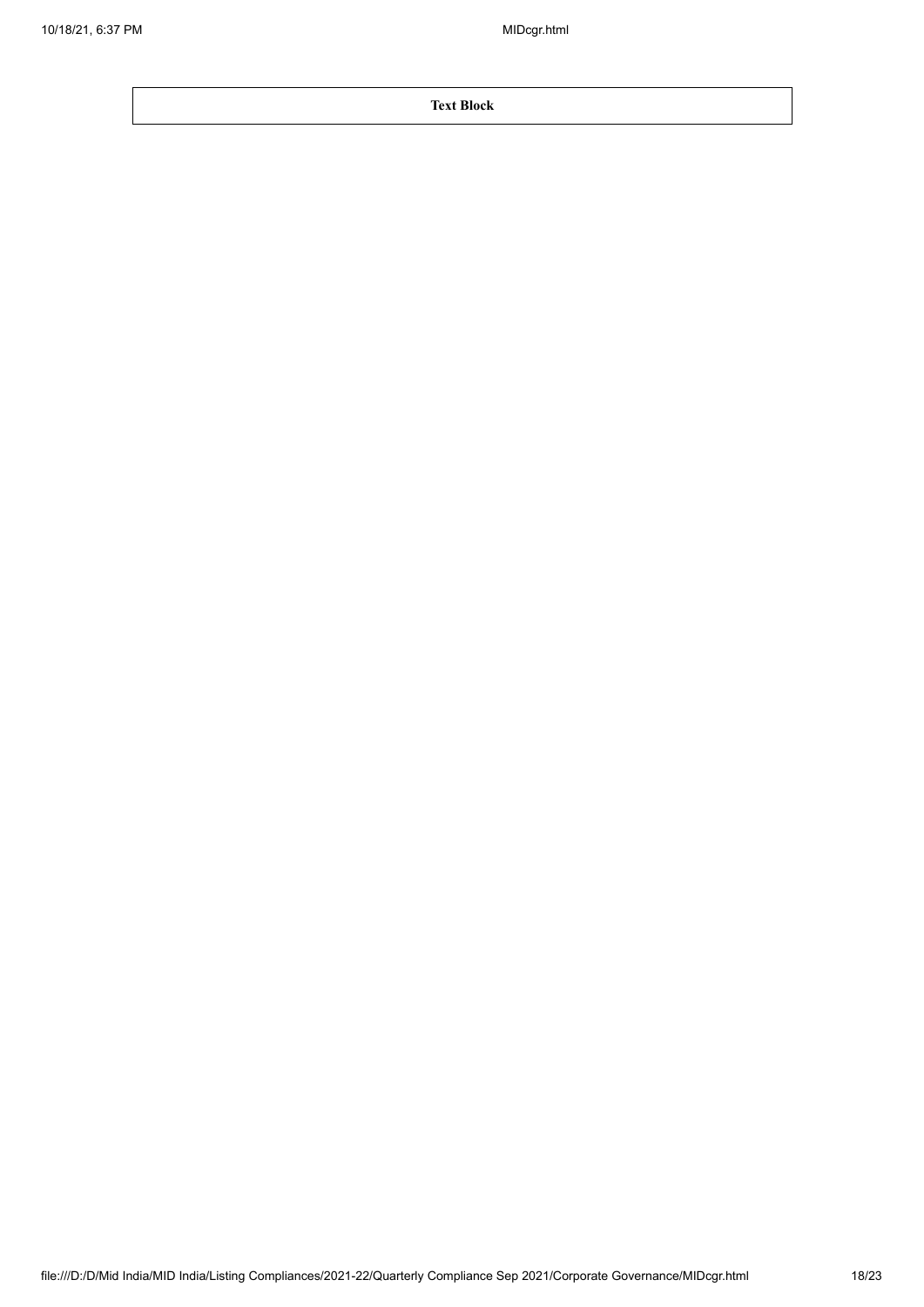|                | <b>Annexure III</b>                                                                                                                                                                  |                                              |                                     |                                                                      |
|----------------|--------------------------------------------------------------------------------------------------------------------------------------------------------------------------------------|----------------------------------------------|-------------------------------------|----------------------------------------------------------------------|
|                | <b>III.</b> Affirmations                                                                                                                                                             |                                              |                                     |                                                                      |
| Sr             | Particulars                                                                                                                                                                          | Regulation<br>Number                         | Compliance<br>status<br>(Yes/No/NA) | If status is "No" details of<br>non-compliance may be<br>given here. |
|                | Copy of the annual report including balance sheet, profit and loss account,<br>directors report, corporate governance report, business responsibility<br>report displayed on website | 46(2)                                        | Yes                                 |                                                                      |
| $\overline{2}$ | Presence of Chairperson of Audit Committee at the Annual General<br>Meeting                                                                                                          | 18(1)(d)                                     | Yes                                 |                                                                      |
| 3              | Presence of Chairperson of the nomination and remuneration committee at<br>the annual general meeting                                                                                | 19(3)                                        | Yes                                 |                                                                      |
| $\overline{4}$ | Presence of Chairperson of the Stakeholder Relationship committee at the<br>annual general meeting                                                                                   | 20(3)                                        | Yes                                 |                                                                      |
| 5              | Whether "Corporate Governance Report" disclosed in Annual Report                                                                                                                     | $34(3)$ read with<br>para C of<br>Schedule V | Yes                                 |                                                                      |
|                | Any other information to be provided                                                                                                                                                 |                                              |                                     |                                                                      |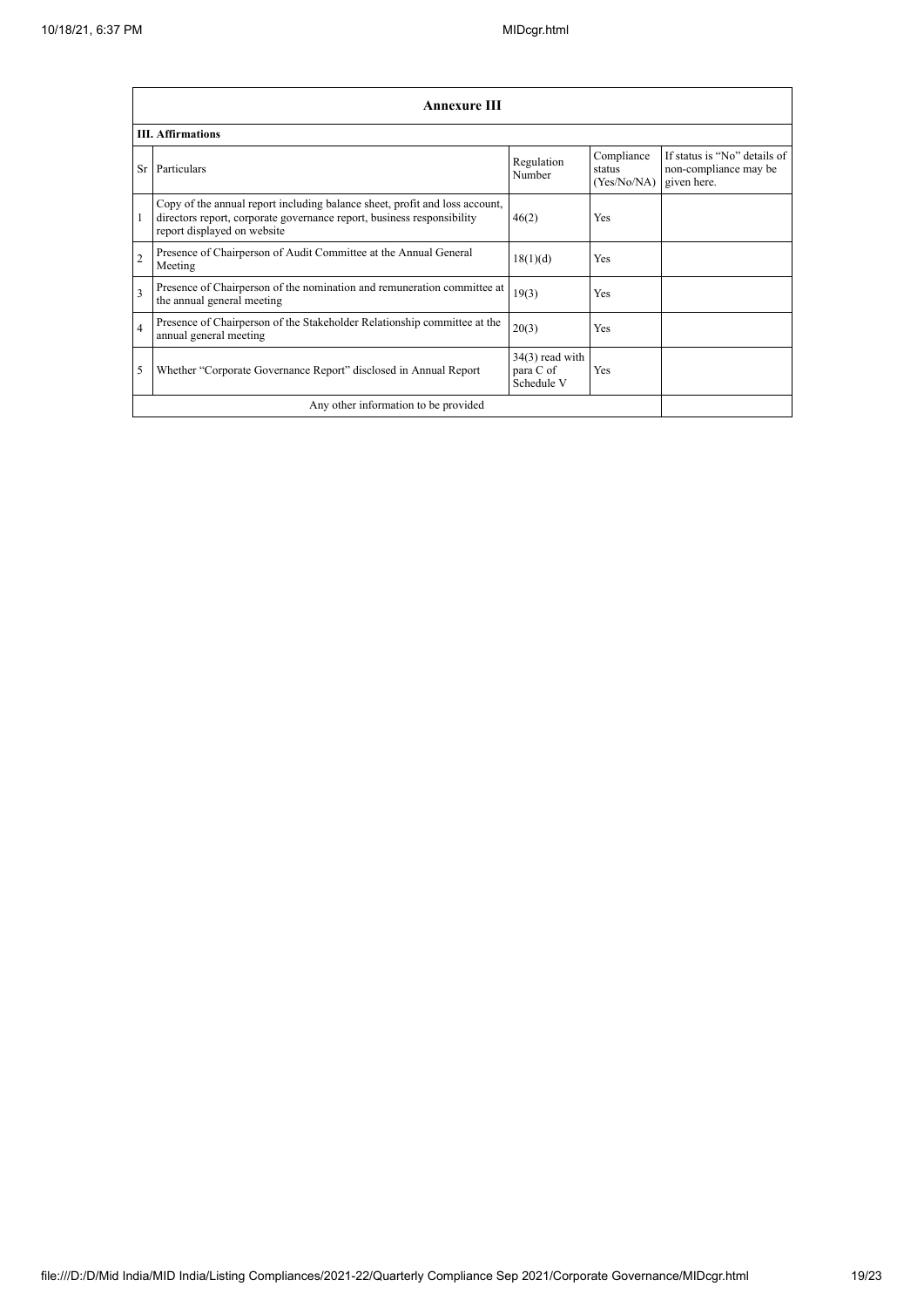| <b>Annexure III</b> |                                          |  |  |  |
|---------------------|------------------------------------------|--|--|--|
| Name of signatory   | <b>SHAILENDRA AGRAWAL</b>                |  |  |  |
| Designation         | Company Secretary and Compliance Officer |  |  |  |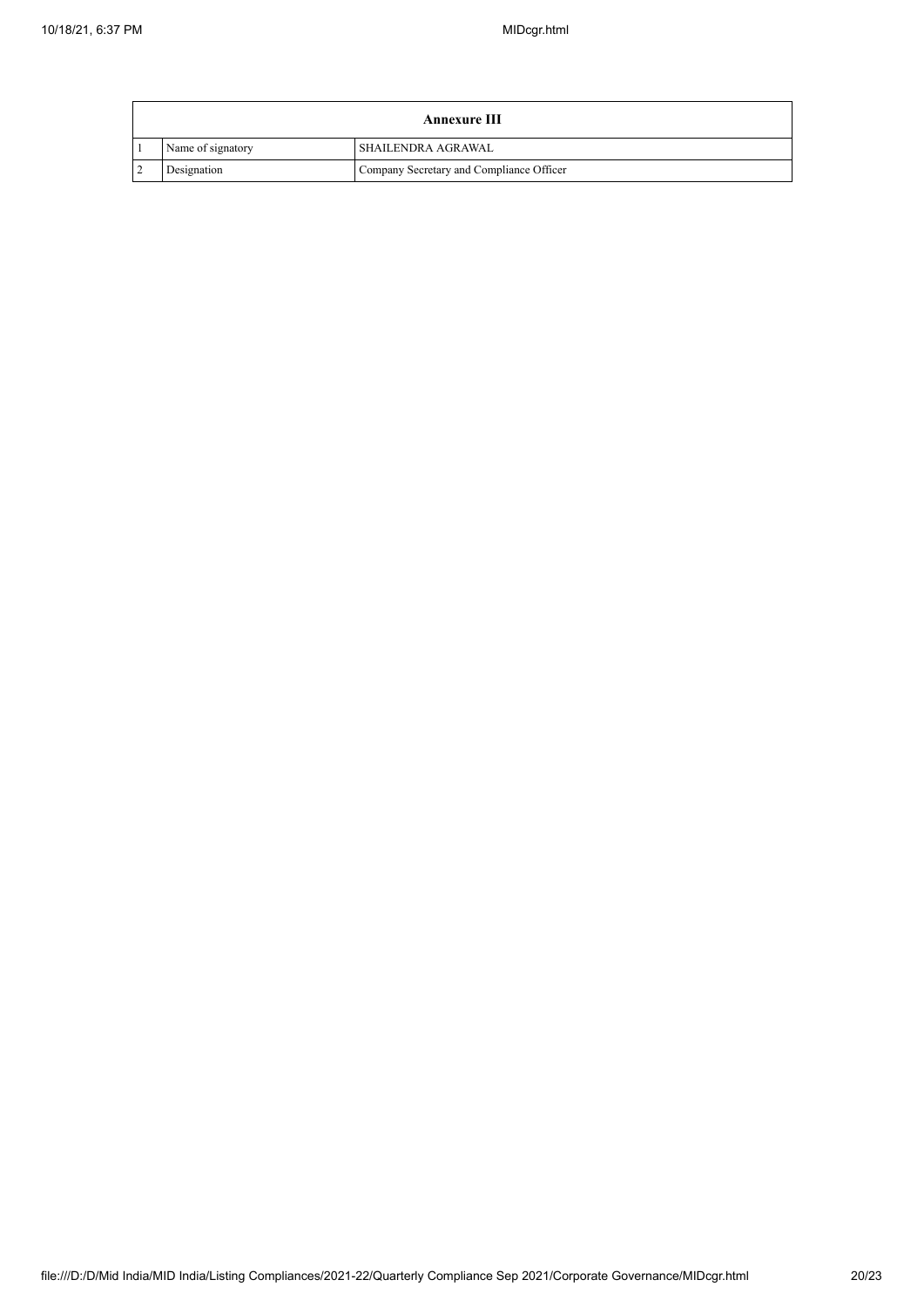| <b>Additional Half yearly Disclosure</b> |                        |  |  |
|------------------------------------------|------------------------|--|--|
| Applicability of disclosure              | Not Applicable         |  |  |
| Reason for Non Applicability             | Textual Information(1) |  |  |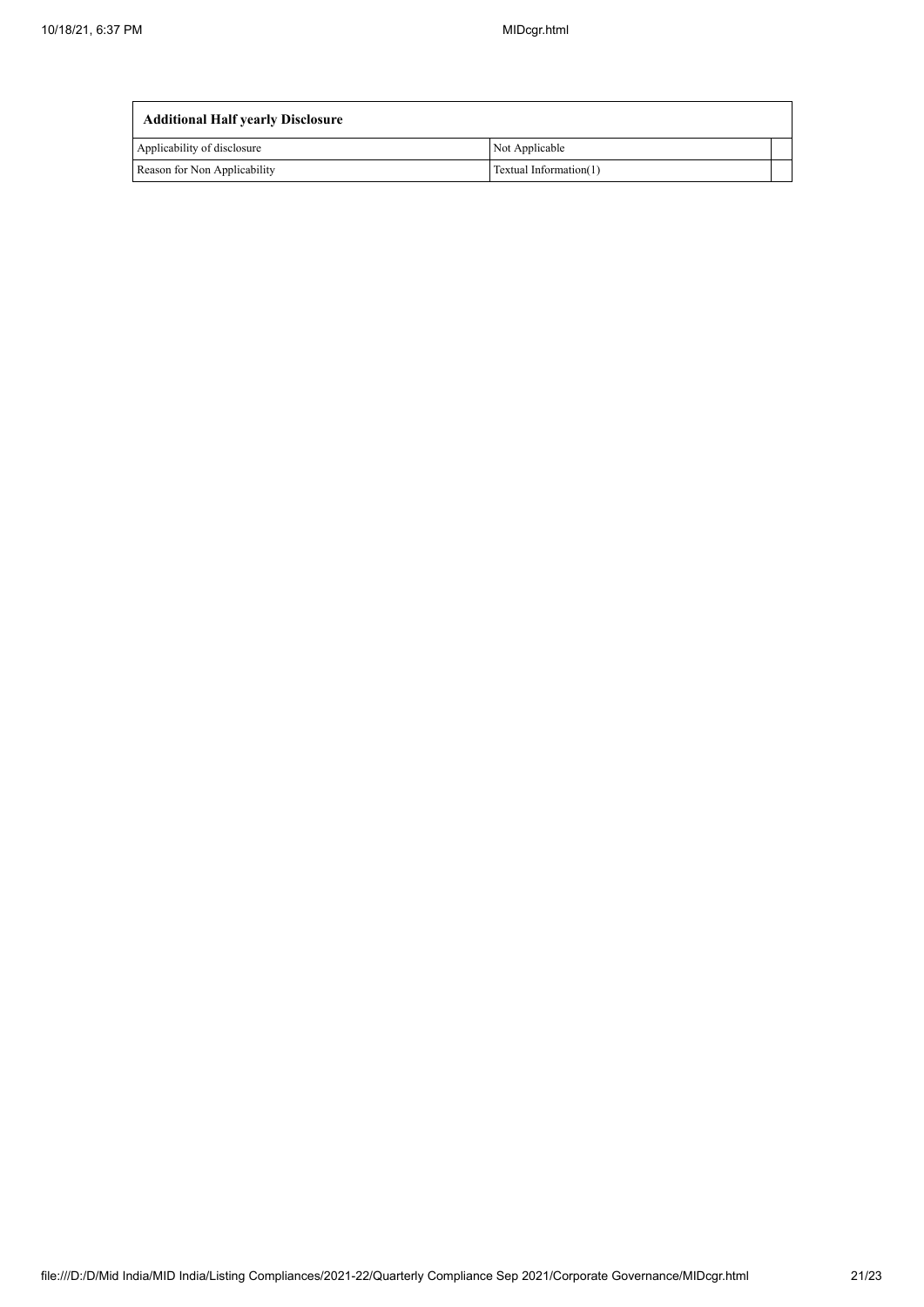| <b>Signatory Details</b> |                                          |
|--------------------------|------------------------------------------|
| Name of signatory        | SHAILENDRA AGRAWAL                       |
| Designation of person    | Company Secretary and Compliance Officer |
| Place                    | <b>INDORE</b>                            |
| Date                     | 18-10-2021                               |